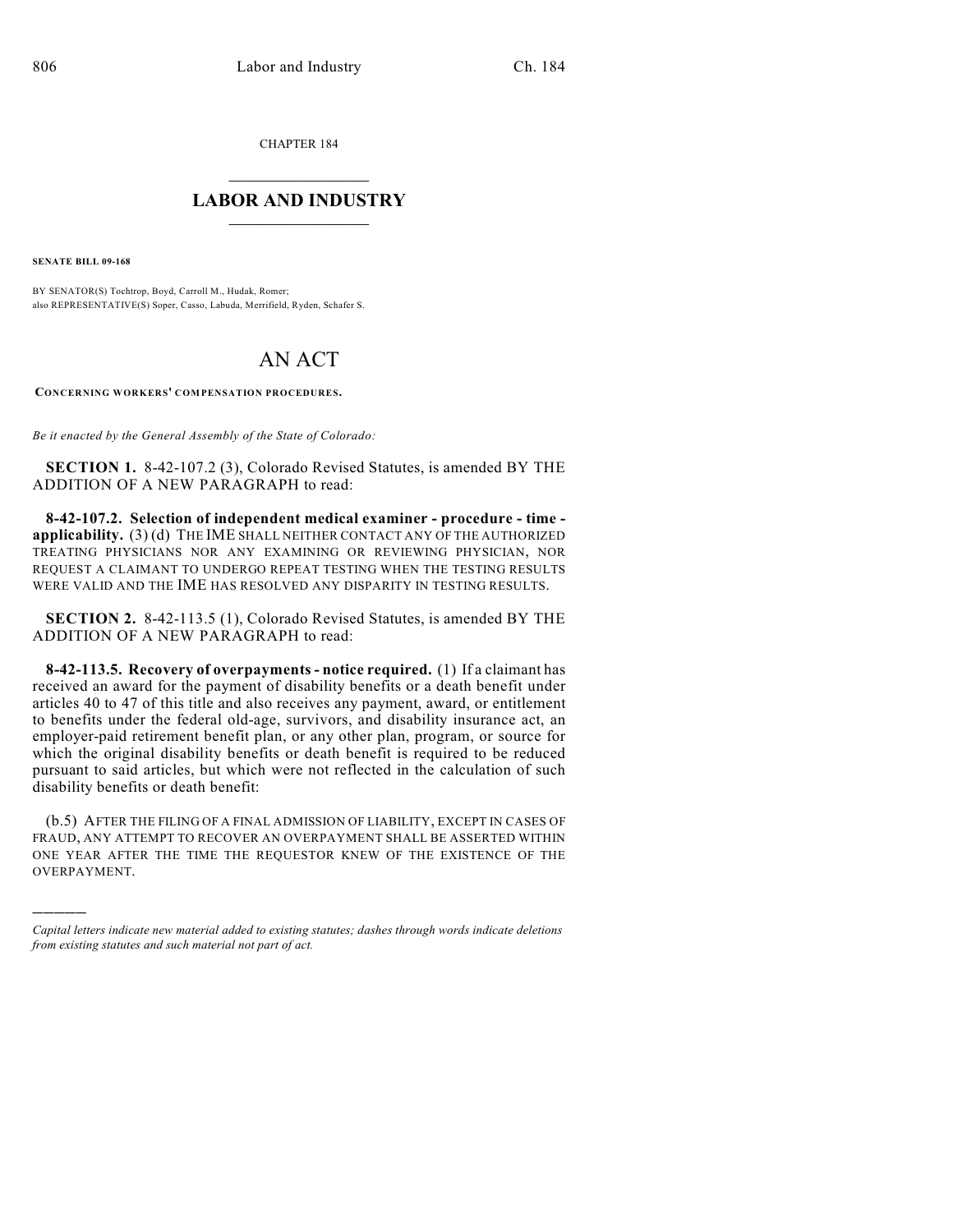## **SECTION 3.** 8-43-201, Colorado Revised Statutes, is amended to read:

**8-43-201. Disputes arising under "Workers' Compensation Act of Colorado".** The director and administrative law judges employed by the office of administrative courts in the department of personnel shall have original jurisdiction to hear and decide all matters arising under articles 40 to 47 of this title; except that the following principles shall apply: A claimant in a workers' compensation claim shall have the burden of proving entitlement to benefits by a preponderance of the evidence; the facts in a workers' compensation case shall not be interpreted liberally in favor of either the rights of the injured worker or the rights of the employer; and a workers' compensation case shall be decided on its merits; AND A PARTY SEEKING TO MODIFY AN ISSUE DETERMINED BY A GENERAL OR FINAL ADMISSION, A SUMMARY ORDER, OR A FULL ORDER, SHALL BEAR THE BURDEN OF PROOF FOR ANY SUCH MODIFICATION.

**SECTION 4.** 8-43-203 (2) (b) (II), Colorado Revised Statutes, is amended to read:

**8-43-203. Notice concerning liability - notice to claimant - rules.** (2) (b) (II) An admission of liability for final payment of compensation shall include a statement that this is the final admission by the workers' compensation insurance carrier in the case, that the claimant may contest this admission if the claimant feels entitled to more compensation, to whom the claimant should provide written objection, and notice to the claimant that the case will be automatically closed as to the issues admitted in the final admission if the claimant does not, within thirty days after the date of the final admission, contest the final admission in writing and request a hearing on any disputed issues that are ripe for hearing, including the selection of an independent medical examiner pursuant to section 8-42-107.2 if an independent medical examination has not already been conducted. If an independent medical examination is requested pursuant to section 8-42-107.2, the claimant is not required to file a request for hearing on disputed issues that are ripe for hearing until after completion of the division's independent medical examination PROCESS IS TERMINATED FOR ANY REASON. ANY ISSUE FOR WHICH A HEARING OR AN APPLICATION FOR A HEARING IS PENDING AT THE TIME THAT THE FINAL ADMISSION OF LIABILITY IS FILED SHALL PROCEED TO THE HEARING WITHOUT THE NEED FOR THE APPLICANT TO REFILE AN APPLICATION FOR HEARING ON THE ISSUE. This information shall also be included in the admission of liability for final payment of compensation. The respondents shall have thirty days after the date of mailing of the report from the division's independent medical examiner to file a revised final admission or to file an application for hearing. The claimant shall have thirty days after the date respondents file the revised final admission or application for hearing to file an application for hearing, or a response to the respondents' application for hearing, as applicable, on any disputed issues that are ripe for hearing. The revised final admission shall contain the statement required by this subparagraph (II) and the provisions relating to contesting the revised final admission shall apply. When the final admission is predicated upon medical reports, such reports shall accompany the final admission.

**SECTION 5.** 8-43-404 (2), Colorado Revised Statutes, is amended to read: